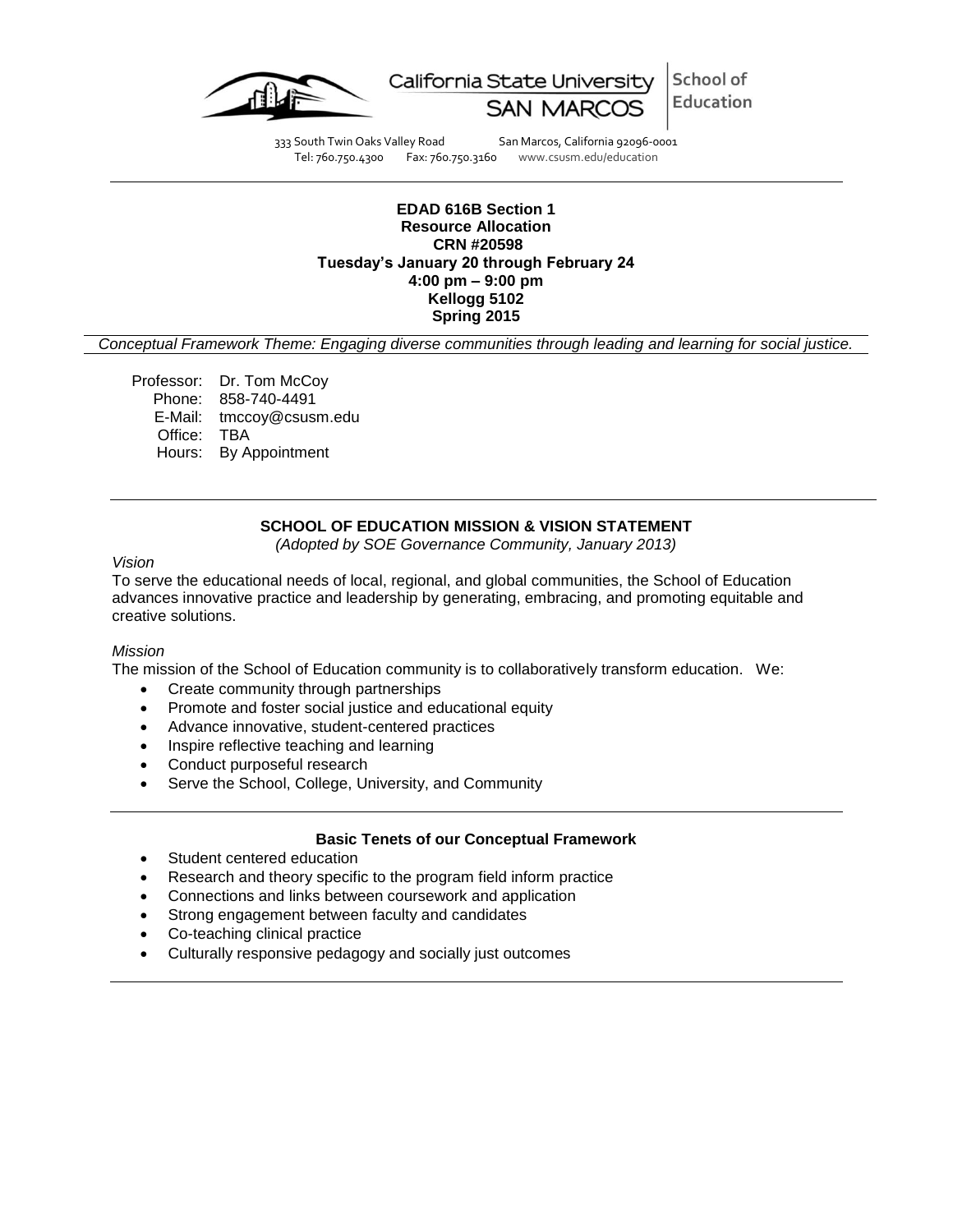## **COURSE DESCRIPTION**

Candidates learn basic elements of school finance and responsibilities of administrators for allocating financial and other resources in an equitable manner. Candidates will have the opportunity to discuss budgeting principles that are based on the distribution of resources in support of all students' learning.

## **Course Prerequisites**

*Consent of the Program Coordinator*

### **Goals**

This course will assist the candidate to:

- Know and understand how various federal and state laws impact school and district policies as they relate to employee relations, student conduct, and student and parent rights.
- Research specific local issues and policies that are aligned with federal and state laws.
- Examine the personnel management process as a method of meeting legal standards within a diverse organization.

## **Course Objectives**

In this course candidates will:

- 1. Review the history of school finance to develop an understanding of traditions that bring us to the present system of funding public school education in California: Federal government and function of the states, California school finance history, legislation, court cases, student demographics, economic trends, fiscal outlook, equalization issues, taxation, collective bargaining, and the state budgeting process.
- 2. Define the role and function of the business office and the chief business official.
- 3. Identify local, state and federal revenue sources for the school and district budget and regulations governing these and become familiar with other funding sources.
- 4. Demonstrate knowledge of various types of school district funds in order to make appropriate decisions on resource allocations for identified priorities.
- 5. Gain knowledge of school and district budget formats, reports, and accounting procedures.
- 6. Understand the processes needed to develop and monitor a budget and expenditure plan.
- 7. Demonstrate the ability to align educational programs to cost factors and program budgeting, including the cost of employees.
- 8. Understand budget considerations for special and categorical programs and apply these to principles of equity and equality in meeting diverse student and community needs.
- 9. Develop awareness of potential problem areas in budgeting, including PTO/PTA, supplies, ASB, overtime, copies, carryover, etc.
- 10. Understand how technology is used for building, monitoring, and implementing budgets and accounting systems.
- 11. Learn how to align budget planning with enrollment projections.
- 12. Become knowledgeable about the operation of business support services such as Transportation, Maintenance & Operations, and Child Nutrition Services.
- 13. Understand a budget to implement the Single Plan for Student Achievement.
- 14. Reflect on personal and professional practices in terms of ethical decision-making.

# **Required Texts**

No Required Text – please see attached list of Resources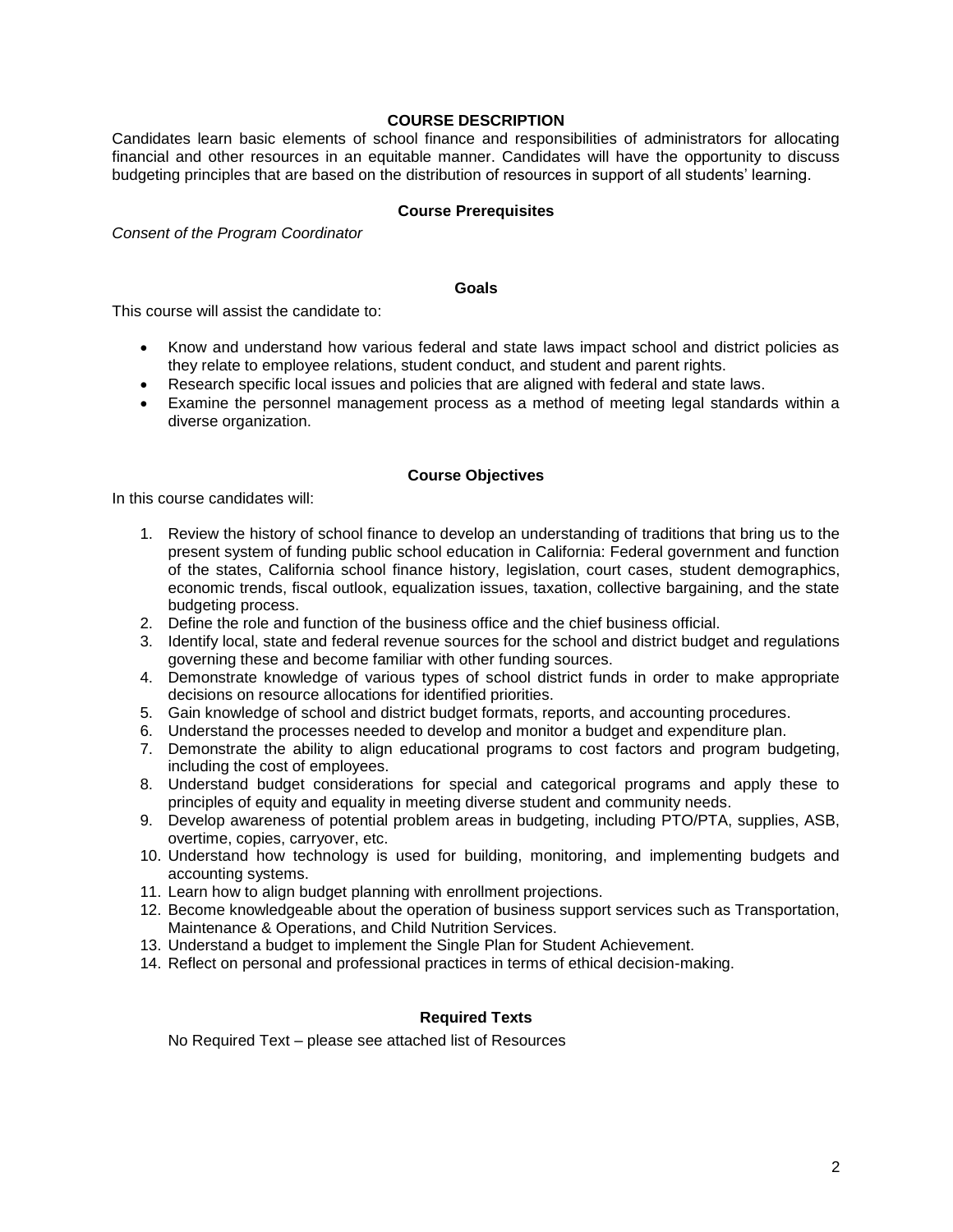## **Authorization to Teach English Learners**

This credential program has been specifically designed to prepare teachers for the diversity of languages often encountered in California public school classrooms. The authorization to teach English learners is partially met through the infusion of content and experiences within the credential program, as well as additional coursework. Students who successfully complete this program receive partial fulfillment of a credential to teach English learners.

*(Approved by CCTC in SB 2042 Program Standards, August 02)*

CTEL candidates will need to upload their graded CTEL signature assignment (with a passing grade or rubric indicating passing grade for assignment) to their **CTEL electronic portfolio** upon completion of this course. CTEL Program Coordinator will then review the candidate's CTEL standards in their electronic portfolio in order to fulfill their certification requirements for the California State Department of Education. For further clarification, please contact Ana Hernandez, CTEL Program Coordinator, at [ahernand@csusm.edu.](https://bl2prd0511.outlook.com/owa/redir.aspx?C=AW7hZ-DBL0G6FPgB8G8Eri3bAwuccNAIwYI81VgsrzvmHC5AEo6nGJNyvZWC7aqWfxtUgiTx_9k.&URL=mailto%3aahernand%40csusm.edu)

## **Leadership Standards**

This course will provide opportunities for participants to develop their leadership knowledge, skills, and depositions following the Preliminary Administrative Services Credential Program Standards

Category II - Curriculum

- Program Standard 6: Visionary Leadership: actionable and sustainable vision of teaching and learning that is responsive to the changing context of a given school
- Program Standard 7: Instructional Leadership: knowledge of the standards and the ability to monitor teaching and give feedback
- Program Standard 8: School Improvement Leadership: increases his/her capacity to communicate and lead others in continuous improvement
- Program Standard 9: Professional Learning and Growth Leadership: model and facilitate PD, including collaboration
- Program Standard 10: Organizational and Systems Leadership: understand, align, and integrate organizational structures, including resource management
- Program Standard 11: Community Leadership: communicate about the school and share with a broad range of stakeholders

## **Assessment of Professional Dispositions**

Assessing a candidate's dispositions within a professional preparation program is recognition that teaching and leading with learners of all ages requires not only specific content knowledge and pedagogical skills, but positive attitudes about multiple dimensions of the profession. The School of Education has identified six dispositions – social justice and equity, collaboration, critical thinking, professional ethics, reflective teaching and learning, and life-long learning—and developed an assessment rubric. The Educational Administration credential has included two additional dispositions: visionary and ready to lead. For each dispositional element, there are three levels of performance *unacceptable*, *initial target*, and *advanced target*. The description and rubric for the three levels of performance offer measurable behaviors and examples.

The assessment is designed to provide candidates with ongoing feedback for their growth in professional dispositions and includes a self-assessment by the candidate. The dispositions and rubric are presented, explained and assessed in one or more designated courses in each program as well as in clinical practice. Based upon assessment feedback, candidates will compose a reflection that becomes part of the candidate's final portfolio. Candidates are expected to meet the level of *initial target* during the program.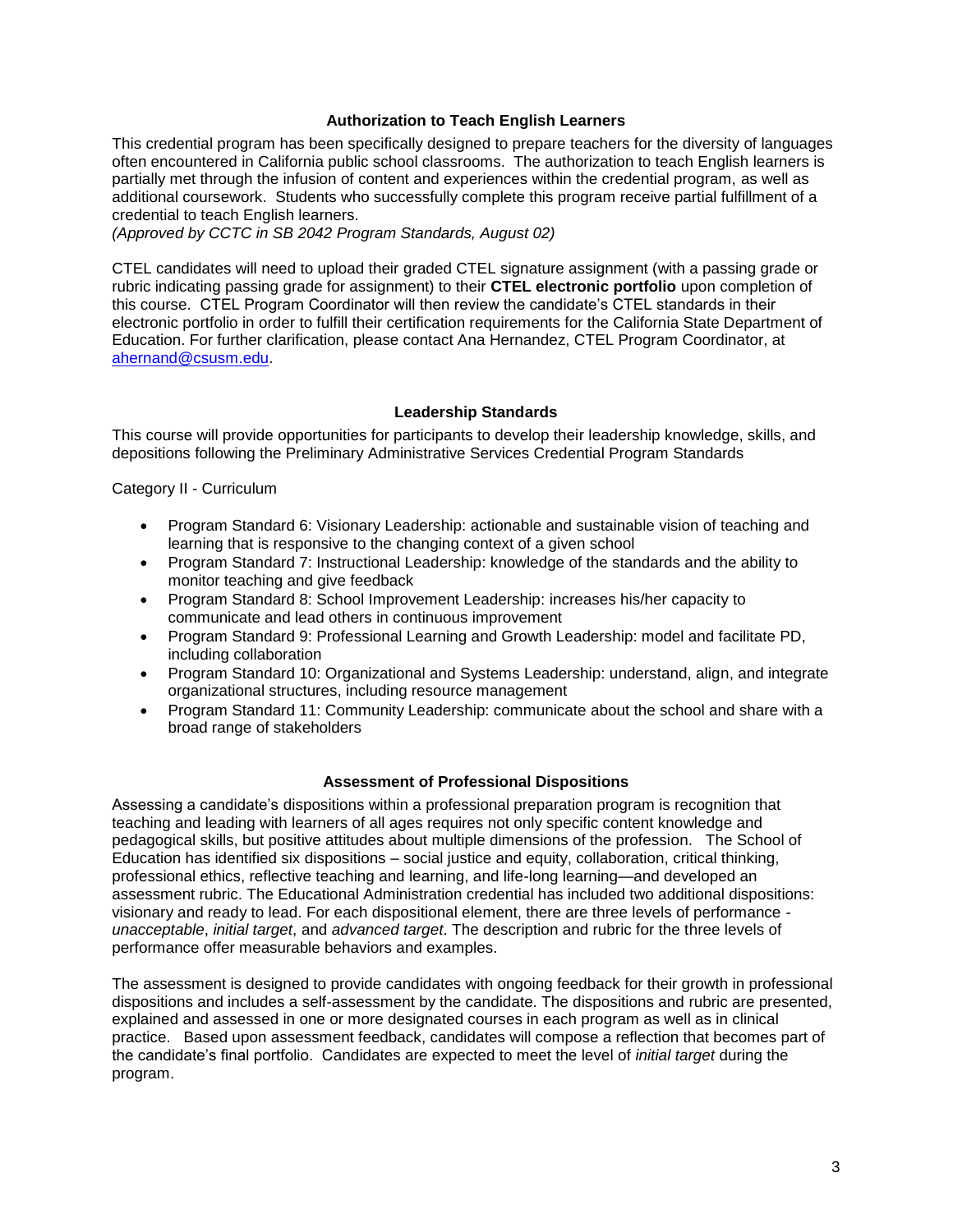# **GENERAL CONSIDERATIONS**

## **School of Education Attendance Policy**

Due to the dynamic and interactive nature of courses in the School of Education, all students are expected to attend all classes and participate actively. At a minimum, students must attend more than 80% of class time, or s/he may not receive a passing grade for the course at the discretion of the instructor. Individual instructors may adopt more stringent attendance requirements. Should the student have extenuating circumstances, s/he should contact the instructor as soon as possible. *(Adopted by the COE Governance Community, December, 1997).*

## **Students with Disabilities Requiring Reasonable Accommodations**

Students with disabilities who require reasonable accommodations must be approved for services by providing appropriate and recent documentation to the Office of Disabled Student Services (DSS). This office is located in Craven Hall 4300, and can be contacted by phone at (760) 750-4905, or TTY (760) 750-4909. Students authorized by DSS to receive reasonable accommodations should meet with their instructor during office hours or, in order to ensure confidentiality, in a more private setting.

## **All University Writing Requirement**

In keeping with All-University Writing Requirement, this course will have a writing component of at least 2,500 words. This requirement will be met through the case study and action plan papers.

## **CSUSM Academic Honesty Policy**

"Students will be expected to adhere to standards of academic honesty and integrity, as outlined in the Student Academic Honesty Policy. All written work and oral presentation assignments must be original work. All ideas/materials that are borrowed from other sources must have appropriate references to the original sources. Any quoted material should give credit to the source and be punctuated with quotation marks.

Students are responsible for honest completion of their work including examinations. There will be no tolerance for infractions. If you believe there has been an infraction by someone in the class, please bring it to the instructor's attention. The instructor reserves the right to discipline any student for academic dishonesty in accordance with the general rules and regulations of the university. Disciplinary action may include the lowering of grades and/or the assignment of a failing grade for an exam, assignment, or the class as a whole."

Incidents of Academic Dishonesty will be reported to the Dean of Students. Sanctions at the University level may include suspension or expulsion from the University.

## **Plagiarism:**

As an educator, it is expected that each student will do his/her own work, and contribute equally to group projects and processes. Plagiarism or cheating is unacceptable under any circumstances. If you are in doubt about whether your work is paraphrased or plagiarized see the Plagiarism Prevention for Students website [http://library.csusm.edu/plagiarism/index.html.](http://library.csusm.edu/plagiarism/index.html) If there are questions about academic honesty, please consult the University catalog.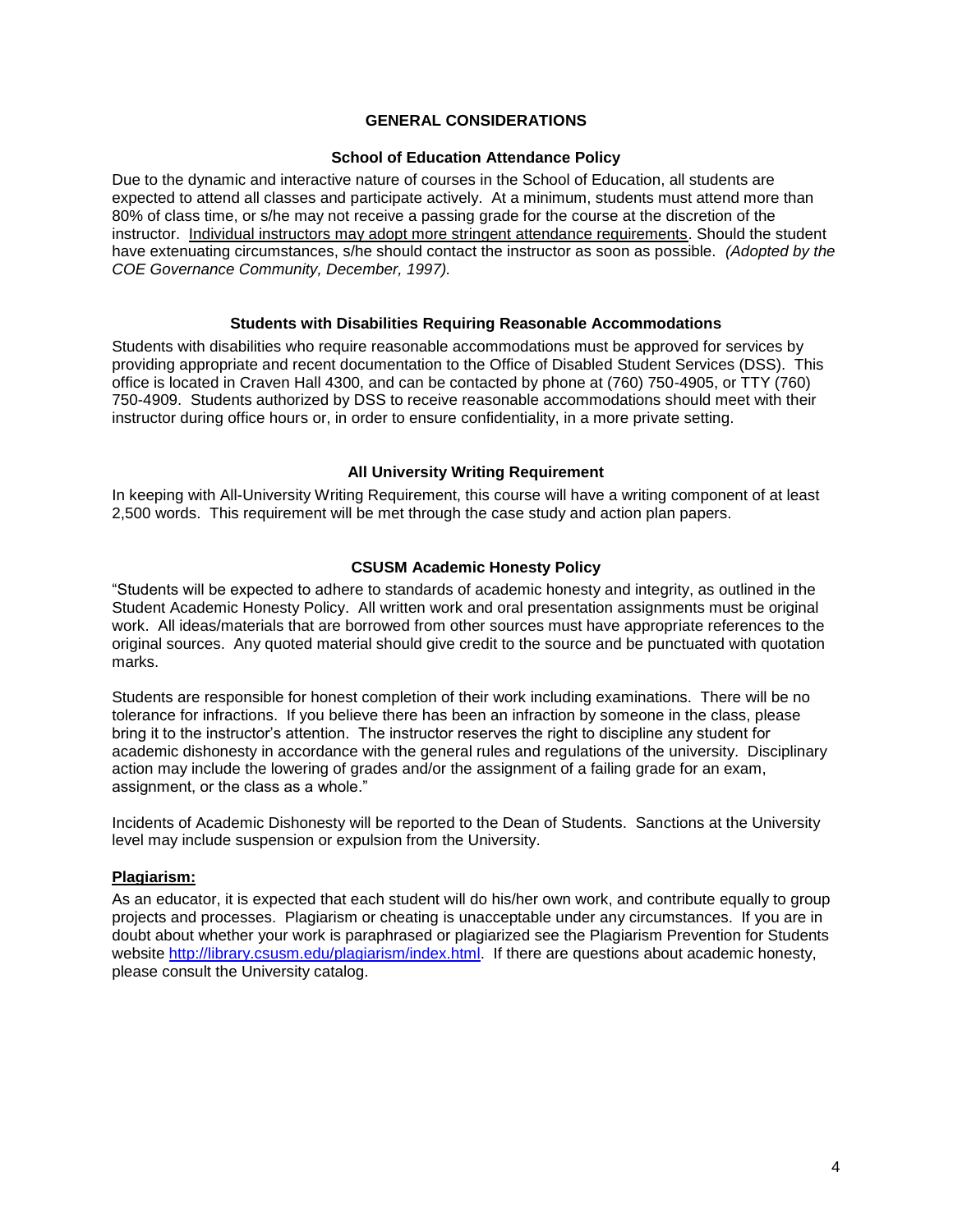## **Use of Technology**

Students are expected to demonstrate competency in the use of various forms of technology (i.e. blogs, email, Cougar Courses, internet research, and multimedia presentations). Specific requirements for course assignments with regard to technology are at the discretion of the instructor. All course assignments will be submitted and graded online, discussions will occur in class that include websites or reference checks. Each student is expected to bring their own device to class. Personal web activity during the class is discouraged.

## **Electronic Communication Protocol:**

Electronic correspondence is a part of your professional interactions. If you need to contact the instructor, e-mail is often the easiest way to do so. It is my intention to respond to all received e-mails in a timely manner. Please be reminded that e-mail and on-line discussions are a very specific form of communication, with their own nuances and etiquette. For instance, electronic messages sent in all upper case (or lower case) letters, major typos, or slang, often communicate more than the sender originally intended. With that said, please be mindful of all e-mail and on-line discussion messages you send to your colleagues, to faculty members in the School of Education, or to persons within the greater educational community. All electronic messages should be crafted with professionalism and care.

Things to consider when using electronic communication:

- Would I say in person what this electronic message specifically says?
- How could this message be misconstrued?
- Does this message represent my highest self?
- Am I sending this electronic message to avoid a face-to-face conversation?

If there is ever a concern with an electronic message sent to you, please talk with the author in person in order to correct any confusion.

# **COURSE REQUIREMENTS**

## **Guidelines for EDAD616B Assignments & Grading Standards**

Assignments are graded on an expectation of mastery of the content and completion of the requested format for the assignment. Based on instructor feedback, students may make improvements on assignments and resubmit assignments for re-grading. Late assignments may result in loss of points and cannot be resubmitted without a rationale

- (1) Participation: Come to class prepared to actively participate in discussion. (**weekly**, 10 points, *60 total*)
- (2) Current Event Presentation: From the recommended on-line resources choose a current event/topic relevant to school finance and create an informative individual presentation of no more than 15 minutes for that topic. The presentation must include an interactive activity that requires class participation. (**assigned date**, 15 points)
- (3) Budget Development: Develop a budget for a program in your school. Include a *decision making rubric* that defines priorities and a rationale for the budget and a *spreadsheet* that identifies expenditures and associated dollar amounts. (**February 10**, 15 points)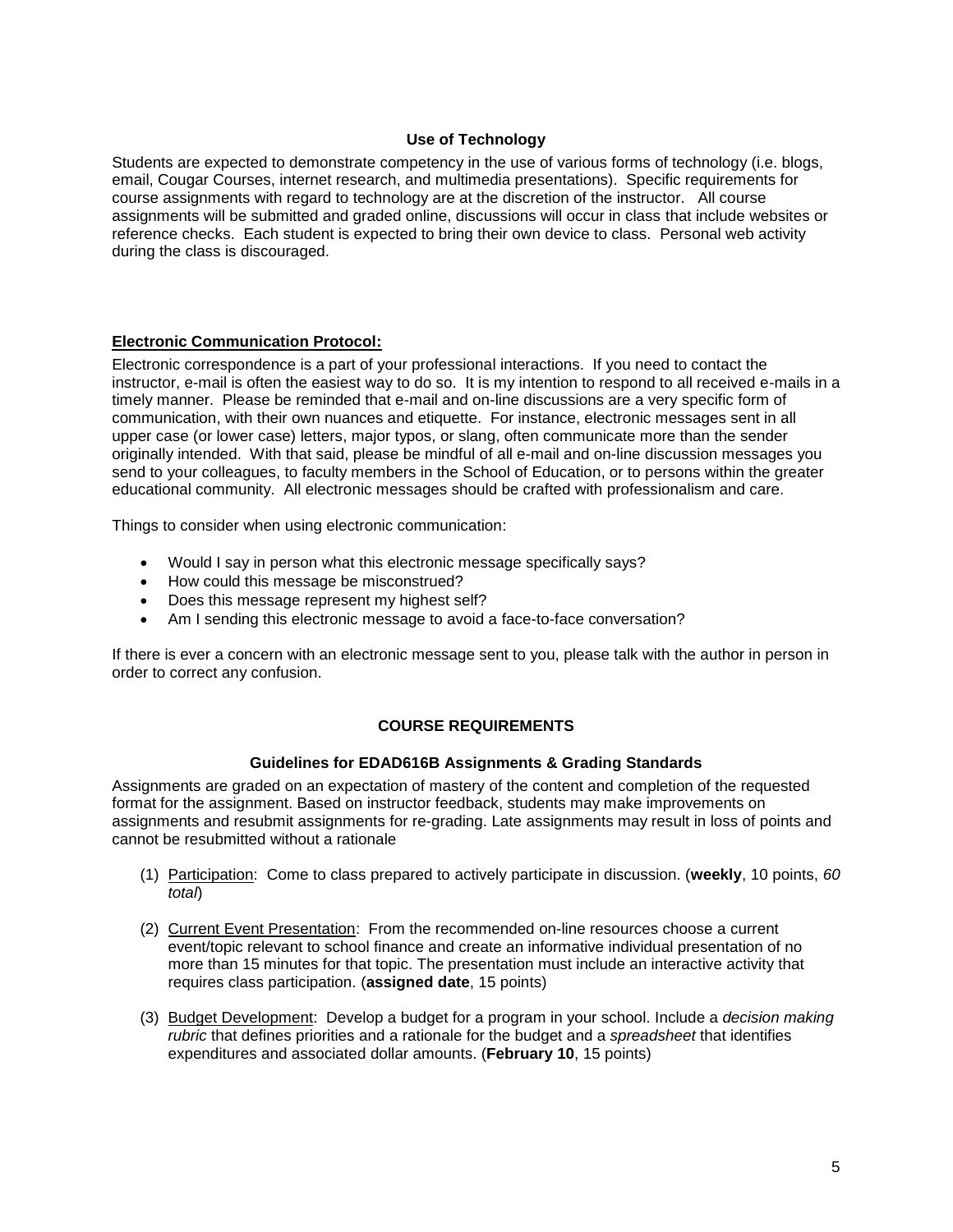- (4) Budget Analysis: From your District LCAP analyze a minimum of two expenditures. The analysis should include the context of why this expenditure is a priority, which students are impacted, the anticipated outcomes of this expenditure for students, and how the effectiveness of the expenditure will be measured. This assignment should be no more than two pages total. Please attach a copy of the expenditure as it appears in the District LCAP to your analysis. (**February 3**, 15 points)
- (5) Trends in School Finance Paper: Using at least 5 references, write a 5 page paper on current trends in federal, state, and local school funding and include conclusions on how these trends affect your school or school district. Trends examined could include, but are not limited to; legislative mandates, collective bargaining, costs of benefits, and increasing/decreasing student enrollment. (**February 17**, 20 points)
- (6) LCAP Presentation: In a group of no more than 4 create and deliver a presentation of no more than 30 minutes of a District's LCAP. The presentation should be designed for parents, students, and community members to better understand the Local Control Funding Formula (LCFF) and the funding priorities of the District's LCAP. The presentation should provide an opportunity for the District's community to provide input and feedback about the District's LCAP funding priorities. The presentation must include an interactive activity that requires class participation.(**February 24,** 25 points)

## **Course Objectives**

Students will know and understand the impact of federal and state legislation on school finance. Students will research specific local school finance issues and understand how school districts spend and are held accountable for their budgets. Students will understand the direct impact of school finance decision making on students and student achievement.

## **Grading Scale (% of total points)**

A (93-100) A- (90-92) B+ (88-89) B (83-87) B- (80-82) C+ (78-79) C (73-77)C- (70-72) D (60-69) F (0- 59)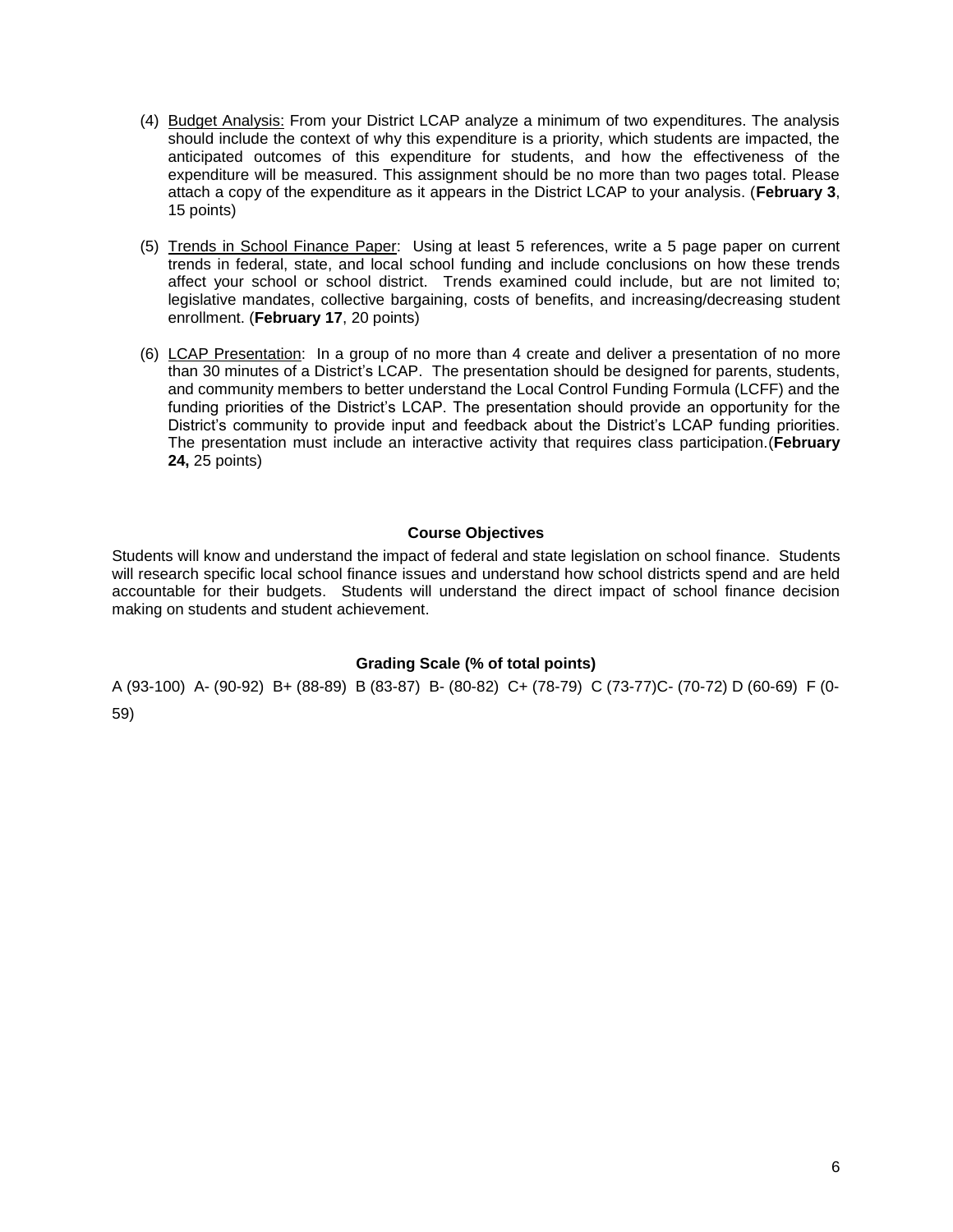# **SCHEDULE/COURSE OUTLINE**

| <b>Class</b><br><b>Meeting</b><br><b>Date</b> | <b>Topics</b>                                                                                                                                                                                                                                                         | To Do                                                                                                                                                                                        |
|-----------------------------------------------|-----------------------------------------------------------------------------------------------------------------------------------------------------------------------------------------------------------------------------------------------------------------------|----------------------------------------------------------------------------------------------------------------------------------------------------------------------------------------------|
| January 20, 2015                              | <b>Welcome &amp; Introductions</b><br>California School Finance Basics<br>Historical Benchmarks, Legislation, & Court Rulings<br>in California School Finance                                                                                                         | <b>Bring</b><br>a copy of<br>your<br><b>District's LCAP next week</b>                                                                                                                        |
| January 27, 2015                              | Trends in California School Finance: LCFF & LCAP<br><b>School Funding Undergoes Major Reform</b><br>Moving Forward<br>Rising to the Challenge                                                                                                                         | <b>CE Presentations</b>                                                                                                                                                                      |
| February 3, 2015                              | School District Revenue & Budgeting<br><b>District Budget Trends</b><br>Role of the Chief Business Official;<br>School Budget Timelines & Budget Management<br>Transportation, Maintenance, Food & Nutrition<br><b>Services</b><br><b>Navigating the State Budget</b> | Bring a copy of your<br><b>District's Certificated</b><br><b>Collective Bargaining</b><br><b>Agreement (CBA) next</b><br>week<br><b>CE Presentations</b><br><b>Budget Development Rubric</b> |
|                                               |                                                                                                                                                                                                                                                                       | & Budget Spreadsheet Due                                                                                                                                                                     |
| February 10, 2015                             | <b>Collective Bargaining Agreements</b><br>Charter Schools, Grant Funded Programs<br>School Site Budgets & SACS                                                                                                                                                       | <b>CE</b> Presentations<br><b>Budget Analysis Due</b>                                                                                                                                        |
| February 17, 2015                             | Special Education<br><b>School Bonds</b><br><b>Facilities</b><br>Incidents of Fraud in Resource Allocation Practices                                                                                                                                                  | <b>CE</b> Presentations<br><b>Trends Paper Due</b>                                                                                                                                           |
| February 24, 2015                             | <b>LCAP</b> presentations                                                                                                                                                                                                                                             | <b>LCAP</b> presentations                                                                                                                                                                    |